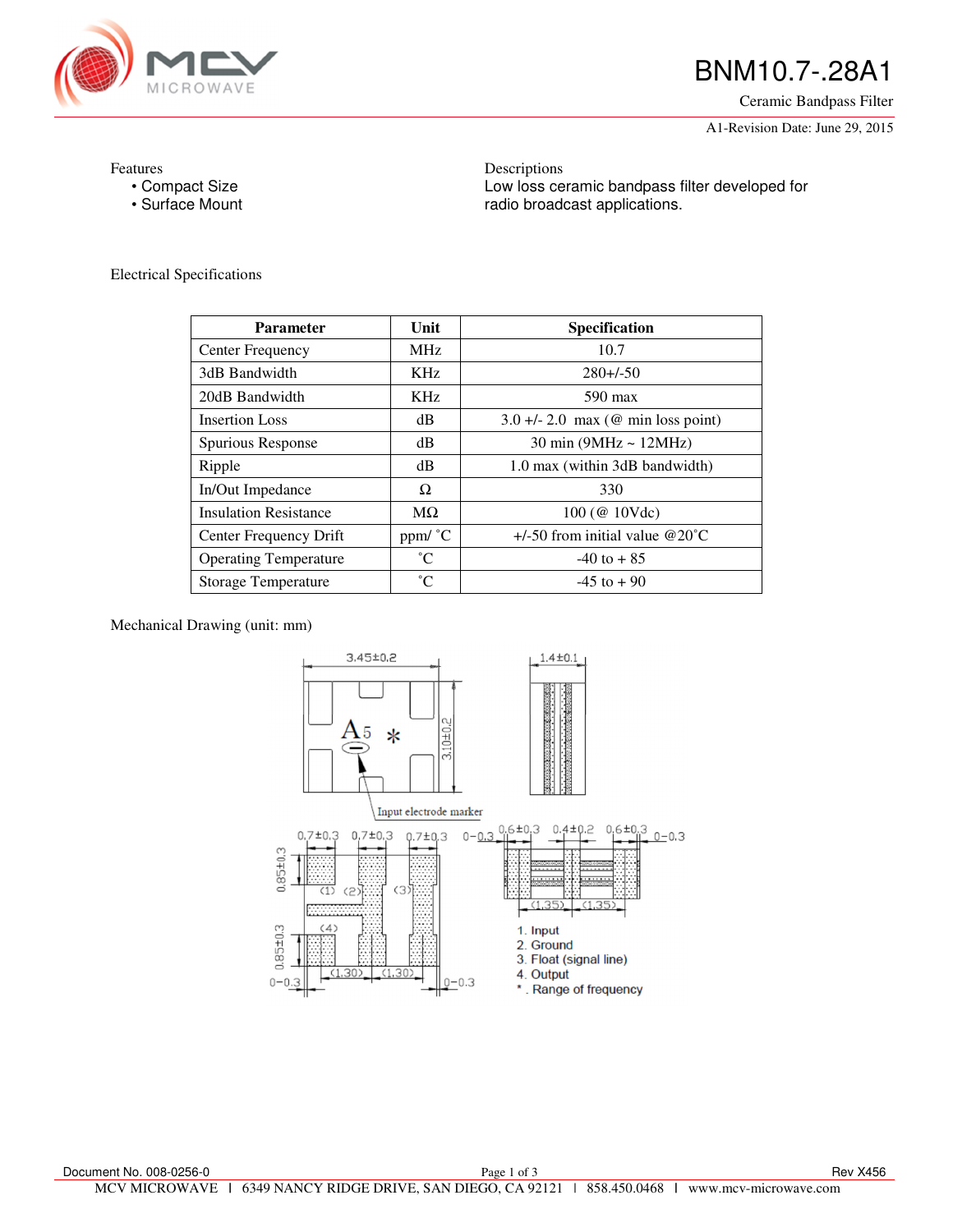

## BNM10.7-.28A1

Ceramic Bandpass Filter

A1-Revision Date: June 29, 2015

### Recommended Solder PCB Pattern (unit: mm)



Reflow Soldering Profile